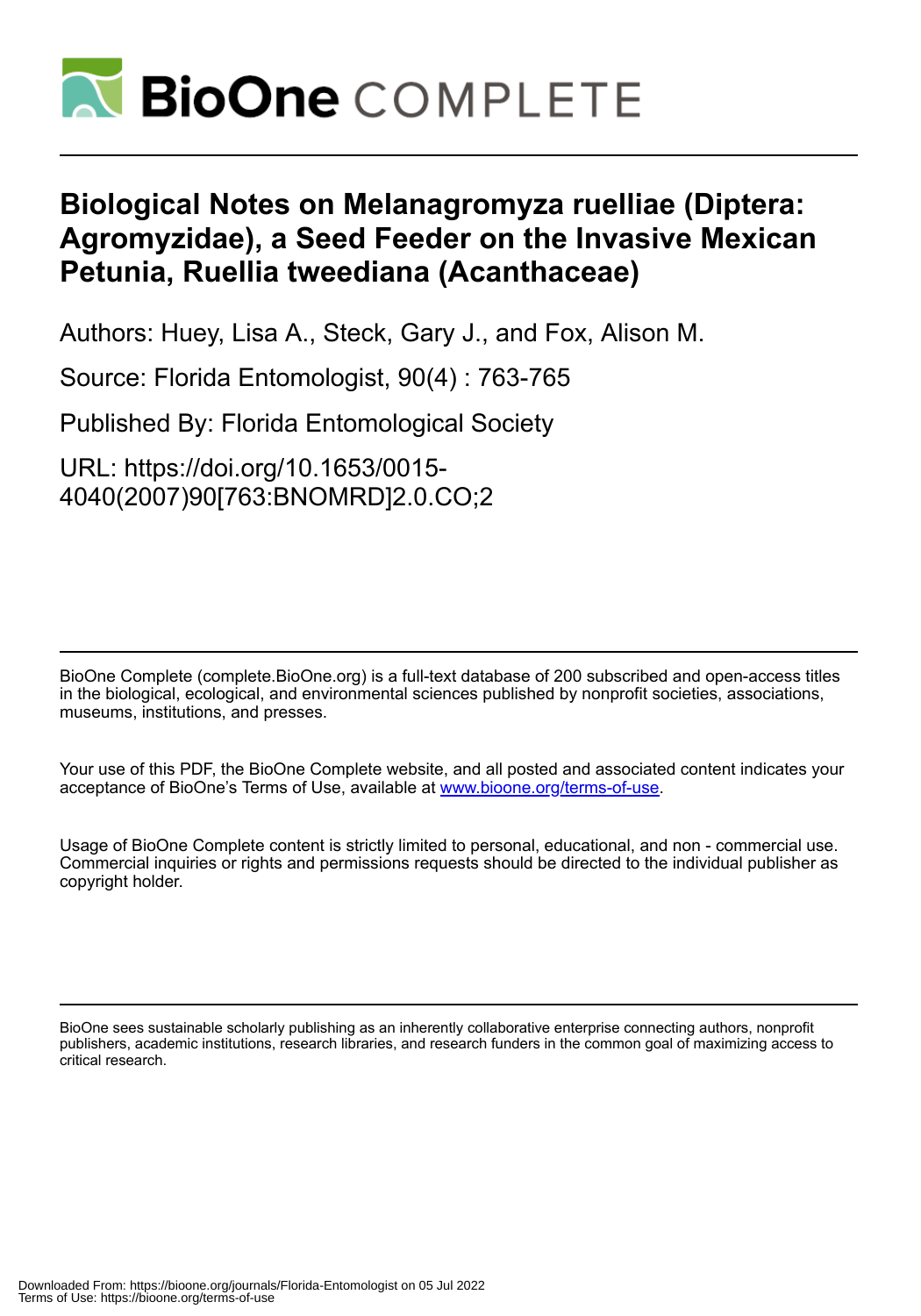## BIOLOGICAL NOTES ON *MELANAGROMYZA RUELLIAE* (DIPTERA: AGROMYZIDAE), A SEED FEEDER ON THE INVASIVE MEXICAN PETUNIA, *RUELLIA TWEEDIANA* (ACANTHACEAE)

LISA A. HUEY<sup>1</sup>, GARY J. STECK<sup>2</sup> AND ALISON M. FOX<sup>3</sup> 1 Department of Wildlife Ecology & Conservation, 3 Department of Agronomy, University of Florida, Gainesville, FL 32611

2 Florida Department of Agriculture & Consumer Services, Division of Plant Industry, Gainesville FL 32614-7100

The dipteran leafminer family Agromyzidae in Florida includes 21 species of the genus *Melanagromyza* Hendel (Spencer & Stegmaier 1973). Members of this genus typically are stem borers or seed feeders rather than leafminers, and numerous plant families serve as hosts. Knowledge of the Florida species, including the subject of this paper, *Melanagromyza ruelliae* Spencer, is summarized in Spencer & Stegmaier (1973). They reported collections made during the 1960s in Dade County during the months of Apr, May, Aug, Sep, Nov, and Dec. They also reported four host plants: *Ruellia tweediana* Grisbach (as *Ruellia brittoniana* Leonard), *Ruellia caroliniensis* (J.F. Gmel.) Steud., *Blechum pyramidatum* (Lam.) Urb., and "*Stroebilanthes*" sp. [presumably *Strobilanthes* Blume], in which the larvae fed and pupated in the seed heads. All are members of the Acanthaceae. Spencer and Stegmaier (1973) noted also the presence of *M. ruelliae* in the Bahamas, and Thompson (2005) added Texas to its known range. *A eurytomid* (Hymenoptera) parasitoid that Stegmaier reared from *M. ruelliae* (Dade County, 1972 and 1973) was described by Bugbee (1975). These sources provide the only distribution records of *M. ruelliae* and the extent of our biological knowledge of it.

The genus *Ruellia* L. comprises about 150 species native to tropical and temperate North and South America (Hammer 2002). Of the 8 species occurring in Florida, 3 are non-natives that have escaped cultivation and become naturalized (Wunderlin 1998). *Ruellia tweediana* (Mexican petunia), native to central Mexico, has been cultivated for ornamental purposes since the 1940s and has become naturalized in 28 Florida counties (Wunderlin & Hansen 2004). In addition to Florida, *R. tweediana* occurs in six other southeastern states from South Carolina to Texas (Godfrey & Wooten 1981). *Ruellia tweediana* is considered by the Florida Exotic Pest Plant Council to be an invasive species that is altering native plant communities (Category I, Florida Exotic Pest Plant Council, 2006). Consequently, it is not recommended for use in north and central Florida by the IFAS Assessment of the Status of Non-Native Plants in Florida's Natural Areas (Fox et al. 2003, 2005). Of the four known host plants of *M. ruelliae* noted above, only *R. caroliniensis* is native to Florida.

Here we report the occurrence of *M. ruelliae* in Alachua, Brevard, Broward, Collier, Hillsborough, and Seminole Counties, Florida, and further details of its biology on *R. tweediana*. While conducting an ecological study of the invasive weed *R. tweediana* at Paynes Prairie Preserve State Park (Alachua Co.), a high percentage of undeveloped seed capsules was observed. These were infested with larvae and pupae of *M. ruelliae* (Fig. 1A). To examine the relationship between *M. ruelliae* and *R. tweediana*, seed capsules were collected from the Paynes Prairie site and an additional site along Hogtown Creek (Gainesville, Alachua Co.). During 6 visits to Paynes Prairie between Oct 28, 2005 and Feb 10, 2006, a total of 2,994 seed capsules was collected. Overall, 87% of seed capsules showed evidence of infestation  $(SD = 10.80$ , range 73-98%). Typically, 1 or 2 fly puparia were found in each capsule. The larvae not only destroyed seeds by direct feeding (usually <25% seeds per capsule remained viable), they also caused the capsule to desiccate which impeded seed dispersal. Normal seed capsules of *R. tweediana* (Fig. 1B) dehisce explosively (Witztum & Schulgasser, 1995), while infested capsules do not dehisce at all. In total, 235 adult flies were reared from these seed capsules. The sex ratio of a subset of preserved specimens was approximately 1.2 females : 1.0 males (*n* = 106). A single parasitoid, *Heteroschema* sp. (Hymenoptera: Pteromalidae) was reared from the Paynes Prairie collections. A collection of about 33 seed capsules taken at Hogtown Creek on 9 Feb 2006 yielded only a single fly, plus 10 *Heteroschema* sp. (different from the species at Paynes Prairie) and 1 *Aprostocetus* (*Aprostocetus*) sp. (Hymenoptera: Eulophidae).

Additional seed capsule collections of *R. tweediana* in September 2006 from Alachua and other counties of Florida have corroborated these findings of frequent high *M. ruelliae* infestation rates. Data for the following sites are given as: Date; Site; Number of capsules collected/Number infested with *M. ruelliae*/Number infested with an unidentified lepidopteran larva.

- Sep 7; Blackwater Creek (Hillsborough Co.); 27/ 20/5
- Sep 8; Lake Jesup (Seminole Co.); 19/4/15
- Sep 20; Fakahatchee Strand State Preserve (Collier Co.); 45/34/0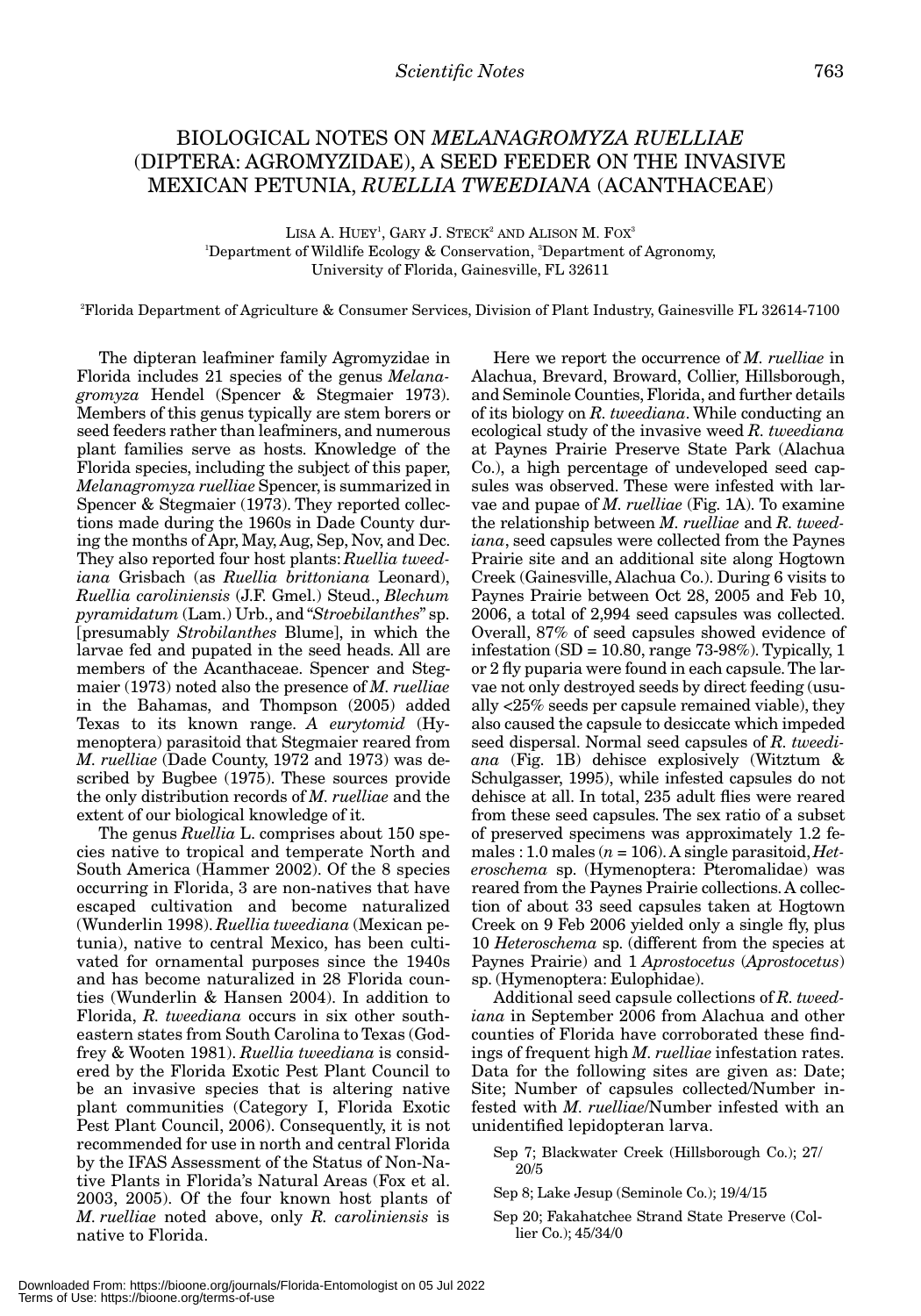

Fig. 1. A. Seed capsule of *R. tweediana* with *M. ruelliae* puparium. Some seeds are damaged, others remain clumped and do not disperse. B. Normally dehisced seed capsule and seeds of *R. tweediana*.

Sep 18; Hogtown Creek; 30/25/0

#### Sep 27; Paynes Prairie; 24/19/0

Also, in searching the Agromyzidae holdings of the Florida State Collection of Arthropods, we found a single female specimen apparently identical to *M. ruelliae* with label data: Brevard Co., Palm Bay, 4-XII-1992, ex *Ruellia brittoniana*.

We have not observed flies in the field and do not know at what stage of fruiting the earliest oviposition may be. Damaged seeds have been found in nearly mature, greenish seed capsules. When pupae were removed from mature capsules, adult flies emerged over a period of about 1 week.

A collection of approximately 100 seed capsules of *R. caroliniensis* in Gainesville in Jun 2004 showed no indications of damage from *M. ruelliae*. *Blechum pyramidatum* also is naturalized in Alachua County (Wunderlin & Hansen 2004), but was not examined during this study. *Strobilanthes* apparently does not occur outside of cultivation in Florida (USDA-NRCS, 2007).

Both *R. tweediana* and *R. caroliniensis* are known to produce both chasmogamous (outcrossed) and cleistogamous (small, self-fertilized) flowers (Long & Uttal 1962; Long & Lakela 1978). *Ruellia caroliniensis* produces chasmogamous flowers in the spring which rarely set fruit, while the cleistogamous flowers in the summer and early autumn produce abundant seeds (Long & Uttal 1962). Cultivated *R. tweediana* plants in Florida produce flowers and seeds year-round in controlled conditions (Wilson & Mecca 2003). In the field, *R. tweediana* plants have been observed to produce chasmogamous flowers from Jun to Sep, and cleistogamous flowers as early as Jan and as late as Nov (Huey, personal observation). Other *Ruellia* species have been found to produce cleistogamous flowers from late Jun to the first frost. It is interesting to note that the collection period for this study, Sep-Feb, coincides with the cleistogamous flowering period. Future capsule collections may be useful to compare oviposition by *M. ruelliae* in capsules from cleistogamous versus chasmogamous flowers.

Based on its long flight times in both Alachua and Dade Counties, *M. ruelliae* apparently is multivoltine. In north Florida, it is not yet known whether multiple host plant species are used or whether specific habitats might be required. The fly probably is widespread in Florida, considering the broad distribution of its known host plants.

We thank Steve Heydon (R. M. Bohart Museum of Entomology, UC Davis) for identification of the parasitoids, and Sonja Scheffer (Systematic Entomology Laboratory, USDA) for confirmation of *M. ruelliae* and review of the manuscript. Dr. Randall Stocker (Agronomy Department, University of Florida) also provided many useful suggestions to improve the manuscript. This research was supported by the Florida Agricultural Experiment Station and is published as Entomology Contribution No. 1069, Bureau of Entomology, Nematology, and Plant Pathology, Florida Department of Agriculture and Consumer Services.

### SUMMARY

We report the first collections of *Melanagromyza ruelliae* (Diptera: Agromyzidae) in Florida since the 1960s, in Alachua, Brevard, Broward, Collier, Hillsborough, and Seminole Counties, the first Florida records outside of Dade County. Larvae are seed feeders of the invasive weed, Mexican petunia (Acanthaceae: *Ruellia tweediana*). Seed capsule infestation rates ranged from 73% to 98% in Alachua County. Infested seed capsules produced <25% viable seeds compared to uninfested